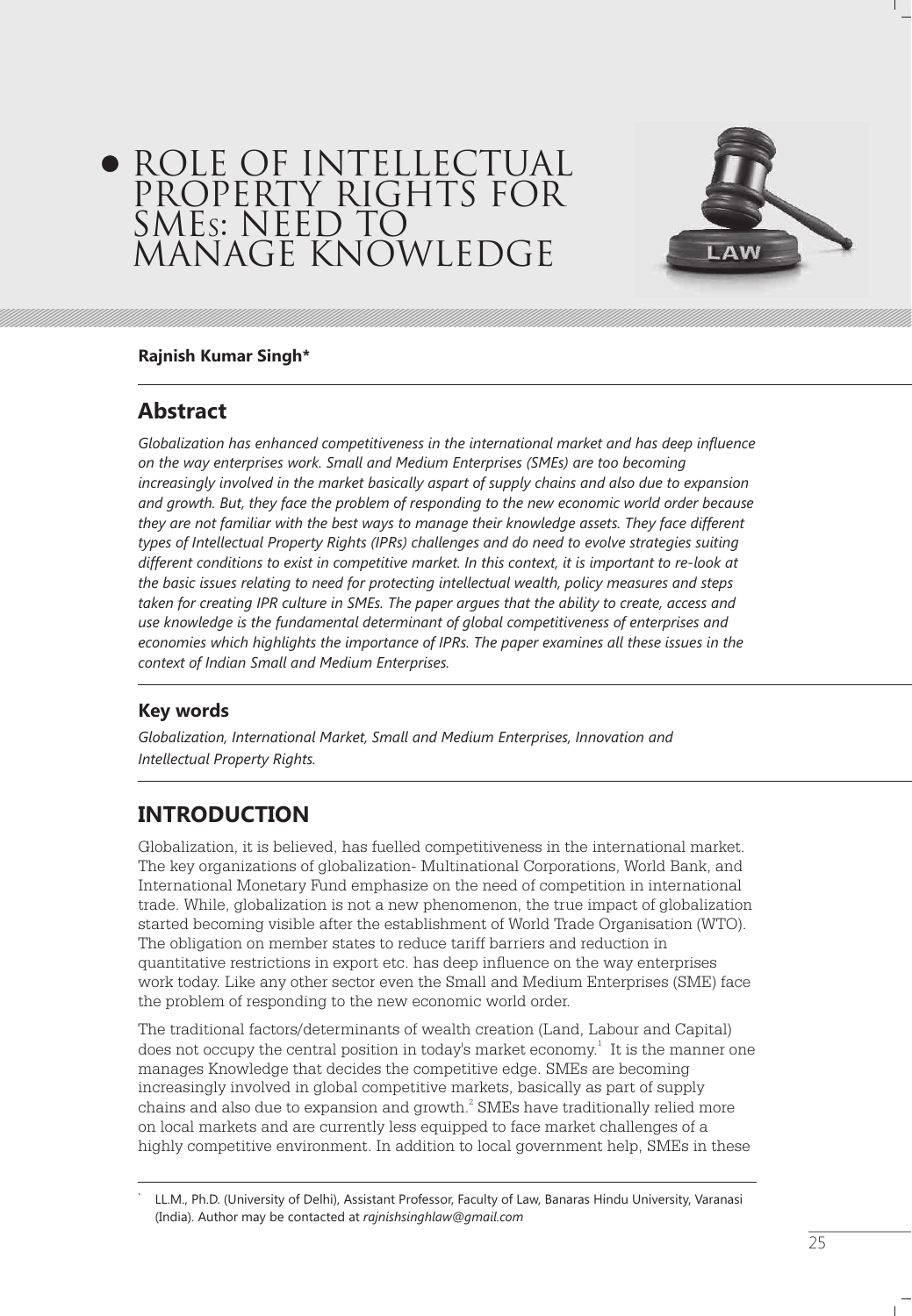regions need to re-examine and modify their competitive strategies by fully incorporating innovation within their people, processes and products. $^{\rm 3}$ 

SMEs face a major challenge in the new environment because they are not familiar with the best ways to manage their knowledge assets. They face different types of Intellectual Property Rights (IPR) challenges and do need to evolve strategies suiting different conditions to exist in competitive market. In this context, it is equally important to re-look at the basic issues relating to, reasons for economy environment change, need for protecting intellectual wealth, policy measures and steps taken for creating IPR culture in SMEs.<sup>4</sup> The ability to create, access and use knowledge is the fundamental determinant of global competitiveness of enterprises and economies $^{\rm 5}$ which highlight the importance of IPRs. The paper examines all these issues in the context of Indian SMEs.

## **INDIAN SMALL AND MEDIUM INDUSTRIES IN THE ERA OF GLOBALIZATION**

Worldwide, SMEs account for approximately 95% of the business population. Given the significant role of SMEs in the national economy in terms of their sizeable contribution to GDP, employment generation, export performance, and achieving sustainable national economic development, most governments have placed increasing emphasis on facilitating the creation and development of the national SMEs sector.<sup>6</sup> In the context of increasing international trade, specialization seems to be a better mode to achieve prosperity rather than diversity in activities of an enterprise. The majority of the world's large companies provide multiple services but purchase many components and goods from smaller companies that are engaged in one activity. Thus, SMEs can prove to be an effective player for economic growth through their participation in global trade. SMEs also drive economic development by creating a valuable source of employment.

#### *Definition of SMEs*

A typical SME can be defined as an enterprise in market economies founded on the basis of innovation and with the help of entrepreneurial spirit, usually governed by owners or partial owners in a personalized way.<sup>7</sup> A classification of SMEs is

- <sup>1</sup> The phrase 'knowledge-based economy' describes the new economic environment in which the generation and management of knowledge play a predominant part in wealth creation, as compared with the traditional factors of production, namely, land, labour and capital. Esteban Burrone, "Intellectual Property Rights and Innovation in SMEs in OECD Countries", 10 Journal of Intellectual Property Rights, 2005, pp.34-43
- 2 Cagliano R, Blackmon K, Voss C, "Small Firms under the Microscope: International Differences in Production/Operations Management Practices and Performance", 12(7) Integrated Manufacturing Systems, 2001, pp.469-482. Cited from Vijay Jain and Ravi Kiran, "Technology Management Strategies and Small and Medium Enterprises of Punjab Manufacturing: A Use-based Sector Analysis", 17 Journal of Intellectual Property Rights, 2012, pp.64-72, at 64

4 Vidhan Maheshwari and Pratishtha Bhatnagar, "Small Scale Industries and IP Management: Need to Recognize Intellectual Assets", 13 Journal of Intellectual Property Rights, 2008, pp 139-144, at 139

6 Id., at 35

<sup>7</sup> Milan Stamatovi? and Nebojša Zaki?, "Effects of the Global Economic Crisis on Small and Medium Enterprises in Serbia", 5(1) Serbian Journal of Management, 2010, pp.151-162, at 154

<sup>3</sup> Vijay Jain and Ravi Kiran, Supra note 2

<sup>5</sup> Esteban Burrone, Supra note 1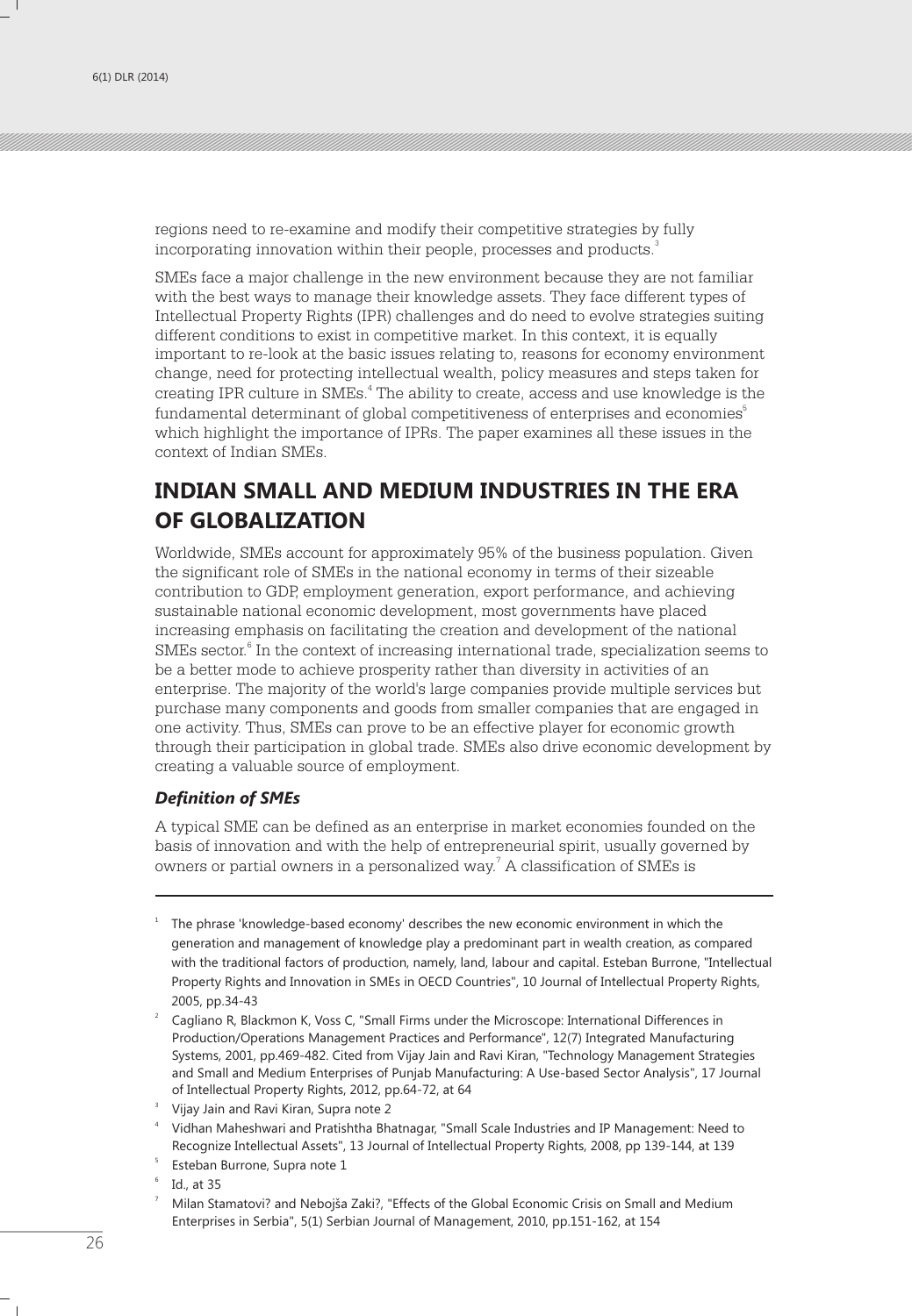

determined by the criteria that vary across countries. Some adopt registered capital, capital expenditures or turnover as a standard. In accordance with the provision of the Micro, Small and Medium Enterprises Development Act, 2006 of India, the small and medium enterprises are classified into two classes.<sup>8</sup>

- **i.** Manufacturing Enterprises<sup>9</sup>: The Enterprises engaged in the manufacturing or production of goods pertaining to any industry specified in the first schedule to the Industries (Development and Regulation) Act, 1951.The manufacturing enterprises are defined in the terms of investment in plant and machinery. For Small enterprise, the investment in plant and machinery has to be more than twenty five lakh rupees but should not exceed five crore rupees; and for Medium enterprise, the investment in plant and machinery has to be more than five crore rupees but it should not exceed ten crore rupees.
- **11. Service Enterprises<sup>10</sup>:** The enterprises engaged in providing or rendering of services and are defined in the terms of investment in equipment. If investment in equipment is more than ten lakh rupees but does not exceed two crore rupees, it is a small enterprise; and if investment in equipment is more than two crore rupees but does not exceed five crore rupees, it is medium enterprise.

#### *Role of SMEs in Economy*

Globalization<sup>11</sup> of world economy and technological developments in the last few decades have transformed the majority of wealth creating work from physically based to knowledge based and has greatly enhanced the values of information to business organisation by offering new business opportunities. While, for the last two hundred years, economics has recognised only two factors of production: labour and capital, this is now changing. Information and knowledge are replacing capital and energy as the primary wealth creating assets. $^{12}$ 

At the global level several WTO Members raised SME-related issues at early stages of the Doha Round. Among the impediments identified in meetings of the *Council for* 

8 Annual Report, 2012-13, Government of India, Ministry of Micro, Small and Medium Enterprises; There is no acknowledged universal definition of SME. The definition of the Organisation for Economic Cooperation and Development [OECD, 2002] is based on employment figures. The widely accepted definition points to Small Sized Enterprises with between 1 to 49 employees, while Medium Sized Enterprises are firms with between 50 to 100 employees. According to this definition, Small Sized Enterprises are defined as firms that are registered and have less than 50 employees. On the other hand, Medium Sized Enterprises are defined as registered firms with less than 100 employees. Mihane Berisha-Namani, "The Role of Information Technology in Small and Medium Sized Enterprises in Kosova", Fulbright Academy, 2009 available at: http://www.fulbrightacademy.org/123570. There are some widely used criteria such as number of employees, annual turnover and, occasionally, sales, asset values, market shares or investment. According to a definition applied by the World Bank Group, small enterprises have total assets and annual sales between US \$ 100,000 and US \$ 3 million, while the assets and sales of medium enterprises fall within a bracket of up to US \$ 15million. WTO document TN/S/W/5 of 1 October 2002; Independent Evaluation Group (IEG), 2008, Financing Micro, Small, and Medium Enterprises: An Independent Evaluation of IFC's Experience with Financial Intermediaries in Frontier Countries, Washington D.C.: International Financial Corporation (IFC), at 5

- <sup>9</sup> Manufacturing SMEs feed supply chains of local large enterprises, global large enterprises or local consumer markets. Food processing is the key manufacturing industry. Further, a large number of small and medium enterprises in the food and textile industries are export-oriented and serve large global supply chains or global consumer markets.
- Service SMEs operate in traditional transaction-based industries such as retail trade, small transport operations and knowledge-based industries such as information technology, human resource consulting among others.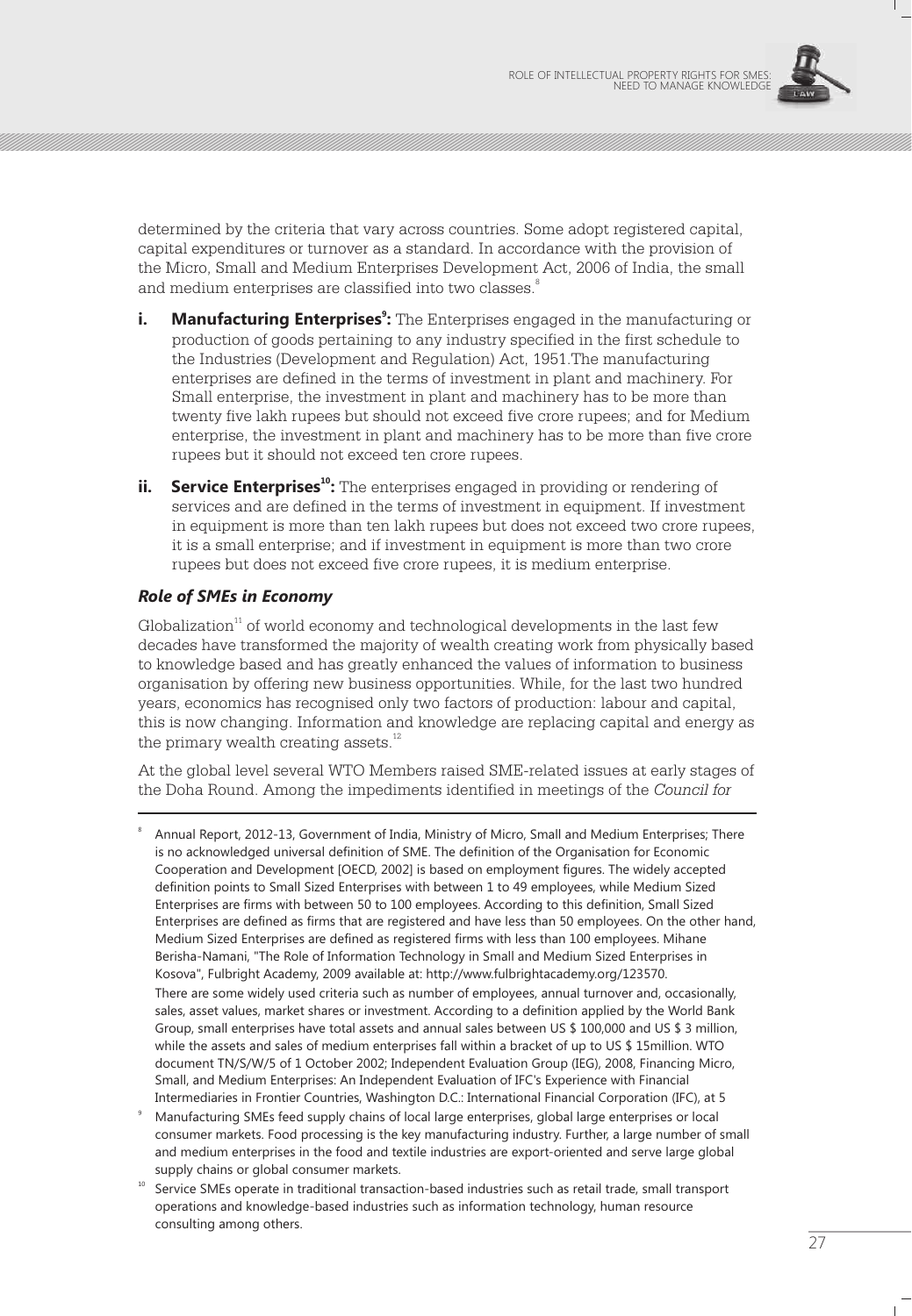*Trade in Services* were discriminatory and non-transparent regulatory frameworks; insufficient information about regulatory conditions; commercial presence requirements; lack of recognition of qualifications; restrictions on movement of personnel; burdensome licensing requirements that raise costs and impede access to the Internet; uncertainties surrounding the applicable legal framework, payment modalities and conditions governing the electronic delivery of services; and difficulties in obtaining related services (e.g. legal services, advertising, accounting services). SMEs were also deemed to suffer from genuine financial and human resource constraints, which limit their capacity to enter foreign markets other than via cross-border supplies and the movement of personnel.<sup>13</sup>

The globalization of business has increasingly drawn SMEs into global value chains through different types of cross-border activities. Many entrepreneurs are recognizing the opportunities that this process offers and gaining access to global markets has become a strategic instrument for their further development. SMEs account for less than 30 per cent of total exports in the Asia-Pacific region. In Europe, exporting activity rises with firm size. The share of medium-sized enterprises engaged in exporting is more than twice that of micro-enterprises. US experience suggests that exporting SMEs often confine their efforts to one market. Around one-third of SMEs report an increasing number of international business contacts, ranging from 30 per cent for micro-enterprises to 50percent for medium sized enterprises. Few SMEs invest abroad. Only 3 per cent of SMEs in Europe have subsidiaries, branches or joint ventures in other countries.<sup>14</sup> Globally, the number of Micro, Small and Medium Enterprises (MSMEs) per 1,000 people grew by 6 per cent per year from 2000 to 2009. In the high-income economies, MSMEs are not only denser in the business structure, but also employ a higher percentage of the workforce. In half of the high-income economies covered, formal MSMEs employed at least 45 per cent of the workforce, compared to only 27 per cent in low-income economies. Formal MSMEs employ more than one-third of the global population, contributing around 33 per cent of employment in developing economies. From a regional perspective, East Asia and the Pacific have the highest ratio of MSME employment to total employment. This is mainly driven by China, where formal MSMEs account for 80 percent of total employment. The low ratio of formal MSME employment to total employment in South Asia could be explained by the fact that in the three countries covered, Bangladesh, India, and Pakistan, the informal sector is large. These indicators

Globalization refers to the web of linkages and interconnections between states, societies, and organizations that make up the present world economic system. Globalization creates new structures and new relationships, with the result that business decisions and actions in one part of the world have significant consequences in other places. Underlying and reinforcing these globalization trends is the rapidly changing technological environment, particularly in biotechnology, information processing, and telecommunications. Changes in telecommunications and data processing capabilities make it possible to coordinate research, marketing and production operation around the world. Almost instantaneous communications makes it possible to trade financial instruments twenty-four hours a day: and thus more return-sensitive are location of resources within firms, industries and countries. Zoltan J. Acs and Lee Preston, "Small and Medium-Sized Enterprises, Technology, and Globalization", 9(1-6) Small Business Economics, 1997, at 1

<sup>&</sup>lt;sup>12</sup> Mihane Berisha-Namani, Supra note 8, at 3

<sup>&</sup>lt;sup>13</sup> Rudolf Adlung and Marta Soprana, "SMEs in Services Trade: A GATS Perspective", Staff Working Paper ERSD-2012-09, World Trade Organization, Economic Research and Statistics Division, at 7

<sup>&</sup>lt;sup>14</sup> "Promoting Entrepreneurship and Innovative SMEs in a Global Economy: Towards a More Responsible and Inclusive Globalisation", Executive Summary of the Background Reports, Organisation for Economic Co-operation and Development, Istanbul, Turkey, 3-5 June 2004, pp.26&27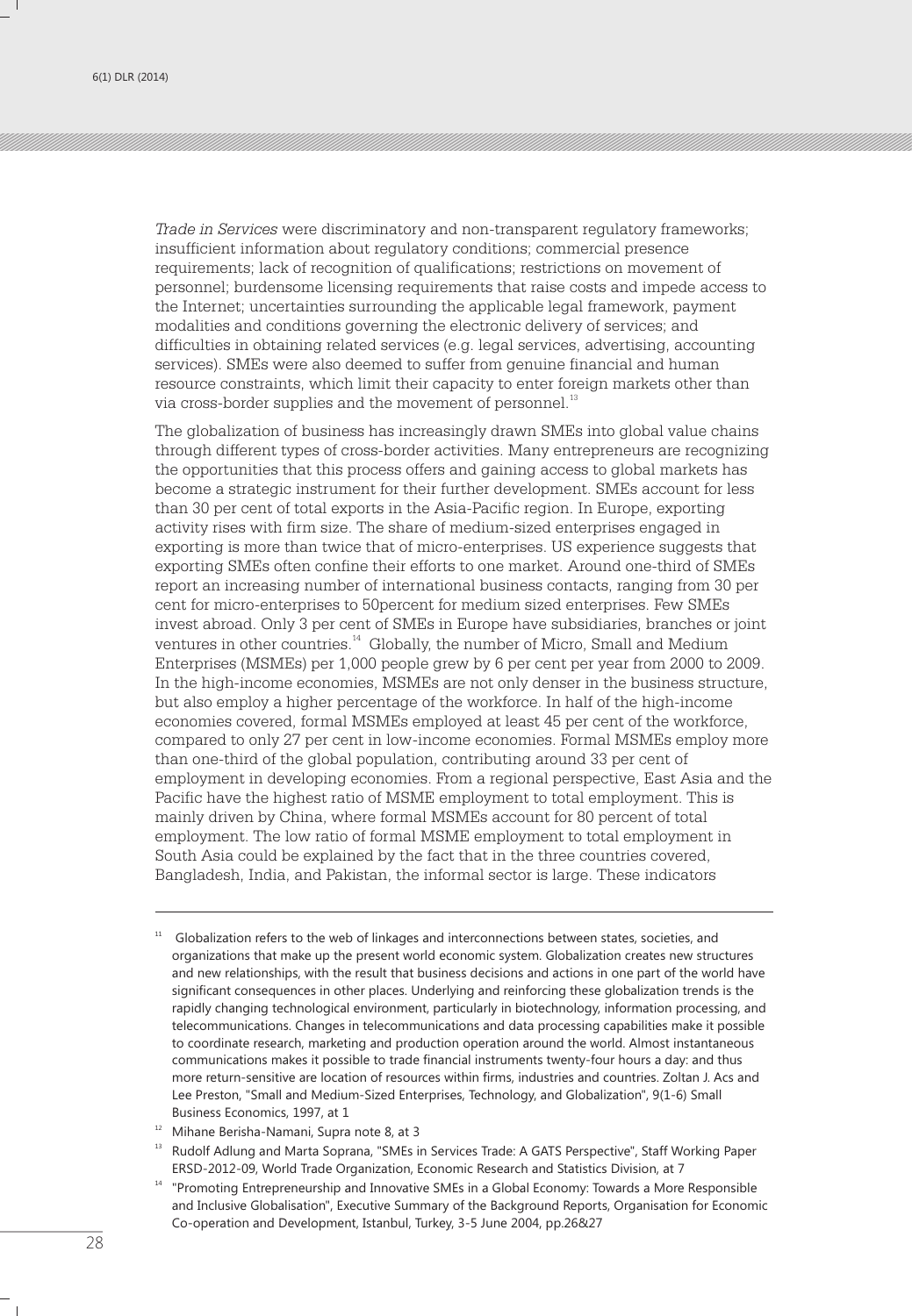

highlight the importance of MSMEs to economic development and job creation.<sup>15</sup>

It is important to note that the perceived role of SMEs, traditionally, has been distributive. SMEs are viewed as the best agents of decentralized growth and growth spillovers in any economy. Despite such a strategic role, the practice of SME development in most countries of the world remains largely *ad hoc* and not integrated with the main stream models of economic growth which continue to guide economic policy in these countries.<sup>16</sup> There is growing recognition worldwide that SMEs have an important role to play in the present context given their greatest resource use efficiency, capacity for employment generation, technological innovation, promoting inter sectoral linkages, raising exports and developing entrepreneurship skills.<sup>17</sup>

In India the number of MSMEs has increased from 67.87 lakh units in 1990-91 to 311.52 lakh units in 2010-11. There has been a steady growth in investments production employment and exports during 2010-11 over 1990-91. The share of MSMEs sector to total exports increased consistently from 23.8 per cent during 1980- 81 to 27.6 per cent during 1989-90 and to  $46.58$  per cent during 2008-09.<sup>18</sup> Total Employment generated by MSMEs (in lakh) is 805.24; The estimated numbers of enterprises and employment have increased at an annual compound growth rate of 28.02 per cent and 26.42 per cent respectively during the period 2001-02 to 2006-07. It is also important to that 31.79 per cent of the enterprises in the MSME sector were engaged in manufacturing, whereas 68.21 percent of the enterprises were engaged in the services.<sup>19</sup> MSMEs contribute about 40 per cent of India's total exports; about 45 per cent of India's manufacturing output; the sector manufacture more than 6,000 products.<sup>20</sup> Their contribution to India's GDP has been growing consistently at 11.5 per cent a year, which is higher than the overall GDP growth of 8 per cent.<sup>21</sup>

#### *Impediments for the Growth of SMEs*

Although the SME sector has been growing at a faster rate than the overall industrial sector, SMEs experience such constraints as inadequate market linkages, lack of infrastructure, inadequate finance, lack of managerial competence, and obsolete  $\alpha$  technology that threaten to derail the sector's growth trajectory.<sup>22</sup> While industries such as automotive, forging, software development sector require advanced technologies in operations, the majority of the small and medium enterprises do not have that kind of technological edge. A low technology base results in low productivity, which makes these enterprises uncompetitive. Financial institutions

<sup>15</sup> MSME Country Indicators, available at: http://www.ifc.org/msmecountryindicators

<sup>&</sup>lt;sup>16</sup> P.M. Mathew, "Policy Prescriptions for Small and Medium Enterprises", XLVIII(39) Economic & Political Weekly, 2013, at 37

<sup>&</sup>lt;sup>17</sup> Puli Subramanyam and B. Ramachandra Reddy, "Micro, Small and Medium Enterprises in India: An Overview", II(XI) VSRDIJBMR, 2012, at 538

<sup>&</sup>lt;sup>18</sup> Ibid.

<sup>19</sup> Annual Report, 2012-2013, MSME, Government of India.

<sup>&</sup>lt;sup>20</sup> Mukund Chandra Mehta, "Challenges and Opportunities in Micro, Small and Medium Enterprises in India", 2nd International Conference on Management, Humanity and Economics, May 6-7, 2013, Kuala Lumpur (Malaysia)

<sup>&</sup>lt;sup>21</sup> "Micro, Small and Medium Enterprise Finance in India: A Research Study on Needs, Gaps and Way Forward", International Finance Corporation, World Bank Group, November 2012, at 13, available at: http://www.ifc.org/wp. Current estimates of MSME contribution to GDP do not take into consideration the contribution made by unorganized private enterprises for which asset and sales data is not tracked by government agencies.

 $22$  Id., at 32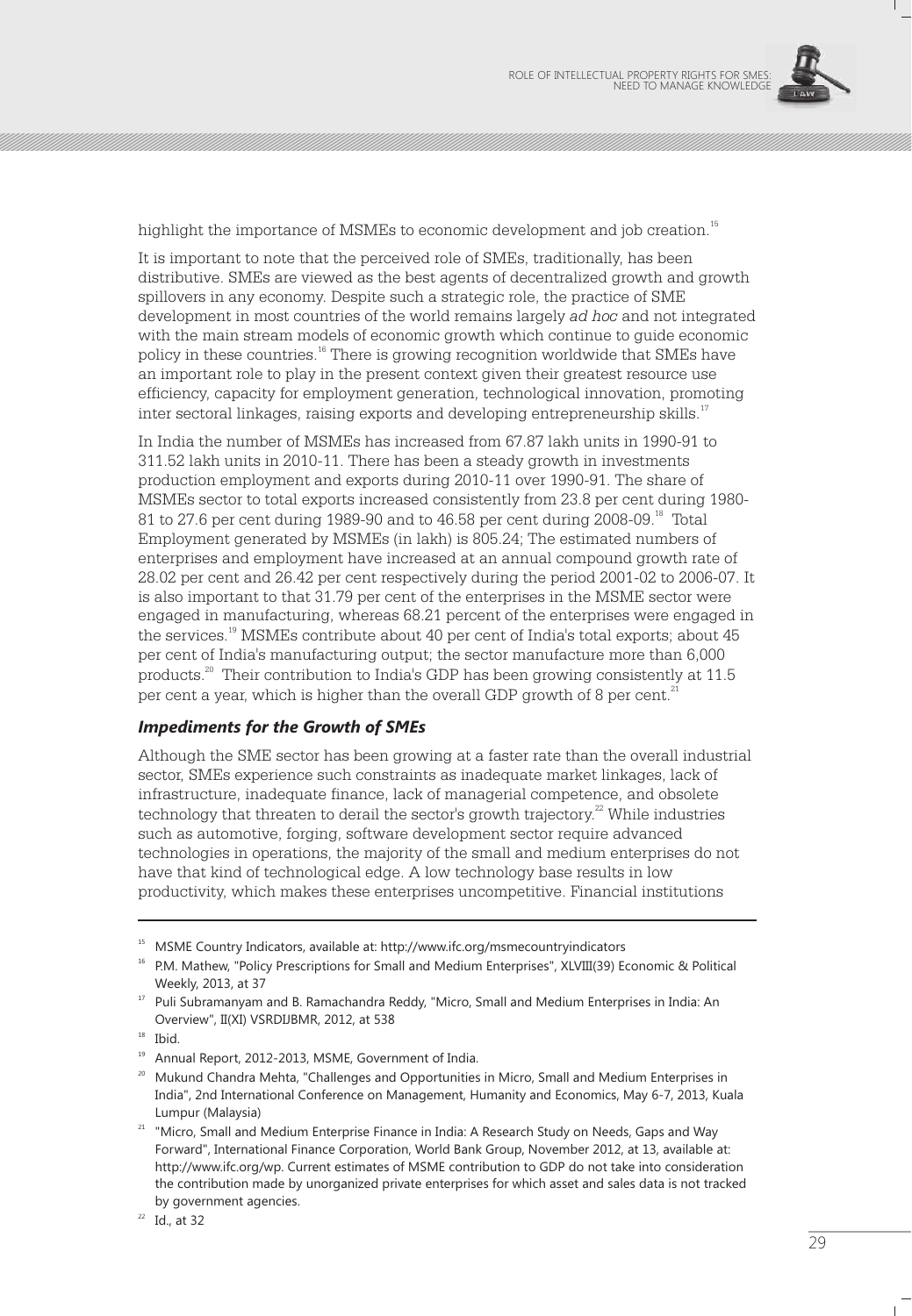associate lack of technology within competitive businesses and therefore are wary of financing enterprises which are not technologically up-to-date in operations. These enterprises too have limited awareness about new technologies.<sup>23</sup>

All economies are trying to speed up liberalization of their business conditions by carrying out regulatory reforms, deregulating business environment, simplifying and reducing the costs of various types of administration procedures, which would have, to a significant extent, an impact on competitiveness of enterprises, and economy as a whole. Favourable business conditions contribute to the growth of local enterprises, but also invite companies of the world to export to this emerging market, or to develop their products and services through direct investments. This means that local SMEs even if they do not have the intention to operate on the world market, will be facing the world competition anyway on the national market, in the same way as if they were exporting. $^{24}$  It is thus important to note that in the context of WTO obligations of reduction in trade barriers and quantitative restrictions in export etc. coupled with the recent outcome of 9th Ministerial Conference at Bali in December, 2013 in the form of trade facilitation<sup>25</sup> deal<sup>26</sup> makes it imperative for every single individual enterprise in India, small or large, whether exporting or serving the Indian market, to enhance innovation so as to face the challenges of competitiveness.

In order to provide competitive edge to the units in the MSME Sector in the global environment and with a view to build the capacity of the Indian micro, small and medium manufacturing enterprises for overcoming competition in the global markets and facing challenges being posed by the entry of the multi-nationals in the domestic markets, the Ministry of MSME is implementing the National Manufacturing Competitiveness Programme (NMCP). The objective of NMCP is to ensure healthy growth of the MSME Manufacturing Sector. Following are the components of the Programme:<sup>27</sup>

- i. Marketing Support/Assistance to MSMEs (BAR CODE)
- ii. Support for Entrepreneurial and Managerial Development of SMEs through incubator (INCUBATOR)
- iii. Setting up Mini Tool Room & Training Centers (MTR)
- iv. Building Awareness on Intellectual Property Rights (IPR)
- v. National Programme for Application of Lean Manufacturing (LEAN)
- vi. Enabling Manufacturing Sector to be Competitive through Quality Management Standards and Quality Technology Tools (QMS/QTT)

 $23$  Ibid.

<sup>&</sup>lt;sup>24</sup> Igor Brkanovi?, "Small and Medium-Sized Enterprises and Intellectual Property", Center for Development of Entrepreneurial Society, Study prepared with the support of World Intellectual Property Organization, at 8, available at: http://www.zis.gov.rs/upload/documents/pdf\_en/pdf/Study\_SMEs\_and\_Intelectual\_Property-

EN\_final.pdf.

<sup>&</sup>lt;sup>25</sup> Trade facilitation includes, apart from other things, the following: Improving the availability of information for traders, Establishing advance rulings on tariff classification and applicable duties to expedite customs clearance, Introducing pre-arrival clearance to allow goods to be released immediately upon arrival, Introducing pre-arrival clearance to allow goods to be released immediately upon arrival, Enhancing transparency in customs rulings and administrative procedures, Improving coordination among border agencies, and Developing a uniform administration of trade regulations etc.

 $26$  C.R.L. Narasimhan, "The Real Winner at Bali", The Hindu, 16 December, 2013

<sup>27</sup> Micro, Small and Medium Enterprise Finance in India, Supra note 21 pp.40&41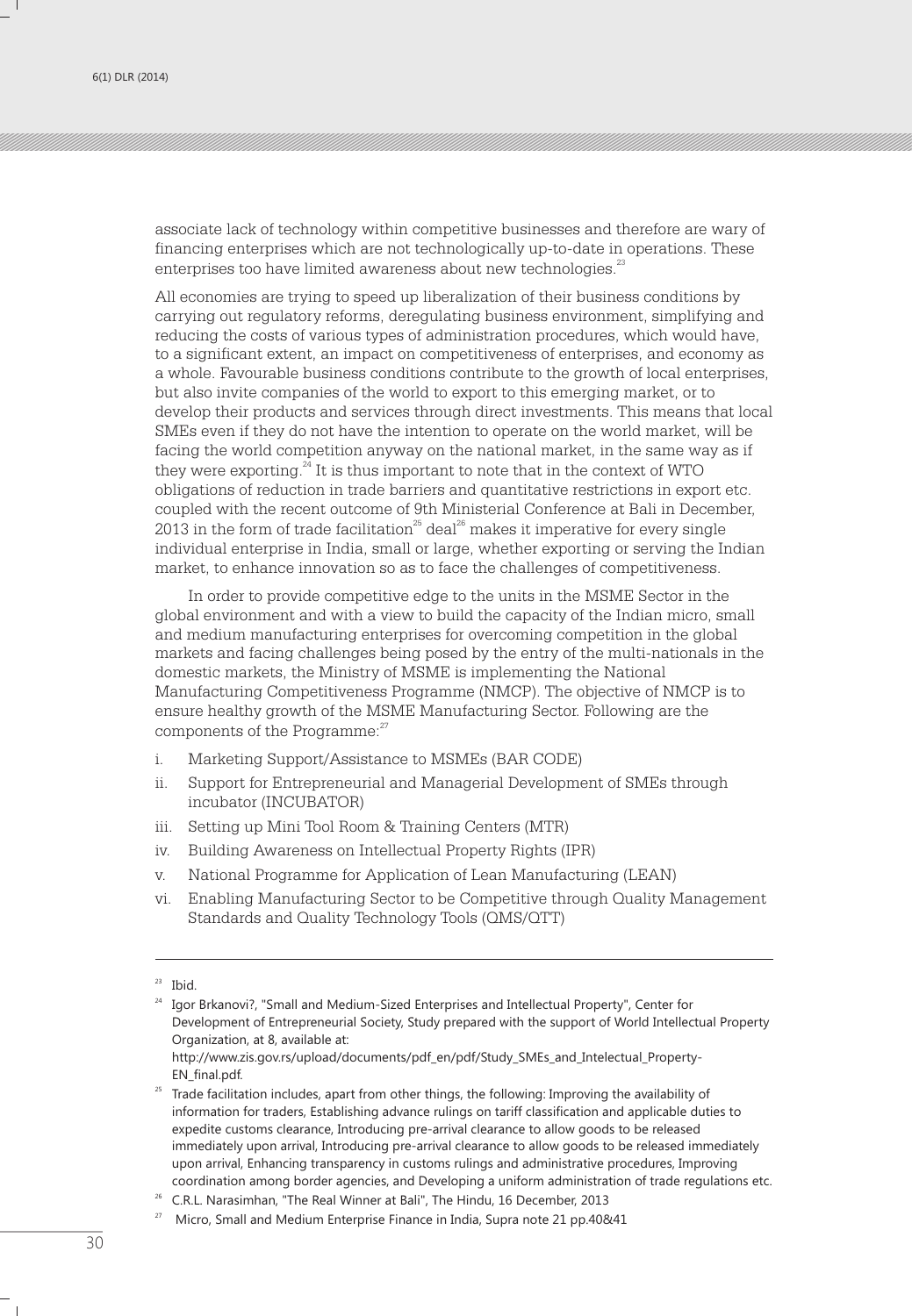

- vii. Technology Upgradation and Quality Certification Support to SMEs (TEQUP)
- viii. Marketing Assistance for SMEs and Technology Upgradation Activities (MARKETING)
- ix. Design Clinic Scheme to bring Design expertise to the Manufacturing sector (DESIGN)
- x. Promotion of Information Communication Technology in Indian Manufacturing Sector (ICT)

The above list of components has an emphasis on innovation in technology, marketing including brand promotion and design in terms of enhancing the value of product on the basis of visual appearance. Thus, to become and remain competitive, SMEs need a coherent business strategy to constantly improve their efficiency, reduce production costs and enhance the reputation of their products by investing in research and development; acquiring new technology; improving management practices; developing creative and appealing designs; and effectively marketing their products.<sup>28</sup>

It is believed that SMEs must develop an understanding on knowledge management (KM). KM encompasses the notions of information management, knowledge and skill development and data collection. The concept also touches upon intellectual properties invented or designed by SMEs, and innovation that enables higher-quality products and unique methods of production. In light of the present situation where organizations must adapt to structural change of the domestic industry and government policies on trade, service and investment liberalization, SMEs are likely to face an even more condensed competitive rivalry. Thus, SME supporting plans and policies are demanded to place an emphasis on how the organizations could achieve competitiveness through the exploitation of intellectual property.<sup>29</sup> The ensuing part examines the connection between Intellectual Property Rights (IPRs) and growth of SME industry.

# **INTELLECTUAL PROPERTY MANAGEMENT FOR SMES**

Keeping in mind the contribution of SMEs in the developing economy of India and changing environments, their strengthening in innovations and management of knowledge, should now occupy the centre stage. $\degree$  SMEs can stabilize and survive if they are able to innovate new products and processes to meet the market demands in time. It is at this point, that the management of knowledge and Intellectual Property Rights (IPR) become extremely crucial. Intellectual Property (IP) protection will help in preventing competitors from copying or closely imitating an industry's products or services; avoiding wasteful investment in research and development (R&D) and marketing; creating a corporate identity through a trademark and branding strategy;

<sup>28</sup> Guriqbal Singh Jaiya, "The Importance of Intellectual Property (IP) for Enhancing the Competitiveness of Small and Medium Sized Enterprises (SMEs)" at 12, available at: *http://www.wipo.int/export/sites/www/sme/en/activities/meetings/singapore\_03/singapore\_jaiya\_3b.pdf* A similar argument is seen in the OECD declaration, "The development of a vibrant and dynamic SMEs sector, requires constant creativity and innovation to adapt to fast-changing market conditions, short product cycles and intense market competition", See Istanbul Ministerial Declaration, Fostering the Growth of Innovative and Internationally Competitive SMEs, adopted at the Second OECD Ministerial Conference on SMEs, 2-5 June 2004.

<sup>&</sup>lt;sup>29</sup> Piriya Pholphirul and Veera Bhatiasevi, "Why Thai SMEs do not register for IPRs?: A Cost-Benefit Comparison and Public Policies", available at: *http://www3.qeh.ox.ac.uk/slptmd/Pholphirul\_Bhatiasevi.pdf*

<sup>30</sup> Vidhan Maheshwari, *Supra* note 4, at 140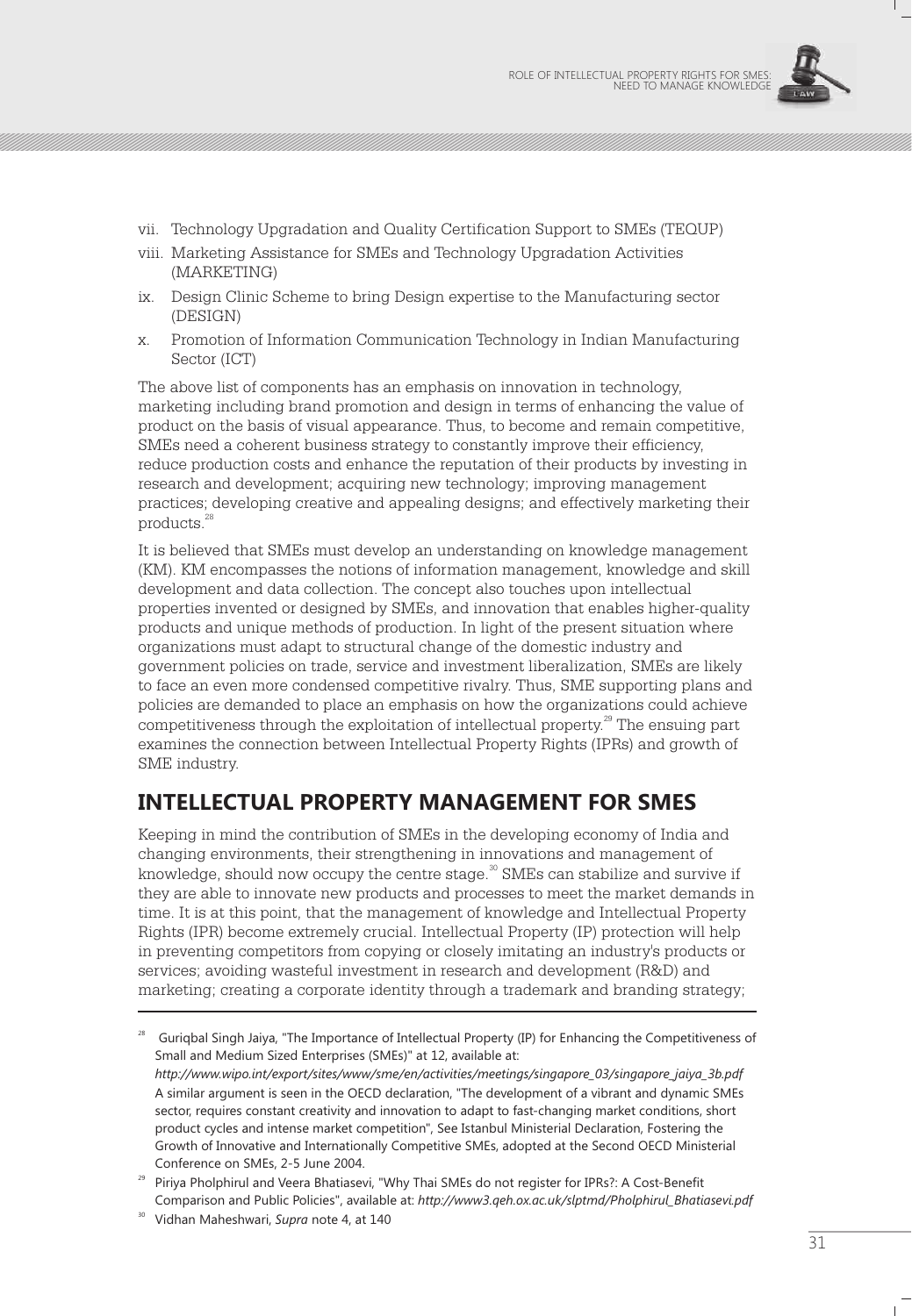negotiating licensing, franchising or other IP-based contractual agreements; acquiring venture capital and enhancing access to finance; and, obtaining access to new market.<sup>31</sup>

Understanding the importance of the IP system and using it effectively, as an integral part of the business strategy of SMEs, is a crucial necessity for success in the market place. Wolfgang Starein explains it with the help of an illustration. A small manufacturing company has developed a new product, which is, in many ways, superior to competing products existing in the market. This product is characterized by a number of new distinctive designs, and is marketed under a new brand name. To advertise the new product, the company creates or uses its own web site, in addition to putting out a radio advertisement with a distinctive jingle. Such a company could protect the new functional features through a patent or a series of patents, the new design through industrial design registration, the associated technical drawings and its web site through copyright, the associated knowledge through trade secrets, the brand name through trademark registration, etc. In other words, the small company has a great deal of IP, which could be protected and used through a combination of different types of IPRs.<sup>32</sup>

Effective IP management enables companies to use their intellectual property assets to improve their competitiveness and strategic advantage. Acquiring IP protection is a crucial initial step, but effective IP management means more than just protecting an enterprise's inventions, trademarks, designs, or copyright. It also involves a company's ability to commercialize such inventions, market its brands, license its know-how, conclude joint ventures and other contractual agreements involving IP, and effectively monitor and enforce its intellectual property rights. Indeed, a company's portfolio of IP must be viewed as a collection of key assets that add significant value to the enterprise.<sup>33</sup>

#### *Intellectual Property: Meaning and Kinds*

The term 'intellectual property' has been used for almost one hundred and fifty years to refer general area of law that encompasses copyright, patents, designs and trademarks, as well as a host of related rights.<sup>34</sup> IP laws regulate creation, use and exploitation of intellectual creations which are *sine qua non* for the economic and technological development of a nation and the prosperity achieved by any nation is the result of exploitation of their intellectual property.<sup>35</sup> In this era of globalization, especially after the establishment of WTO, intellectual property laws have assumed great importance.

The system of intellectual property rights creates property rights over knowledge. IP rights may be defined as exclusive rights granted by the State giving the owner the right to exclude others from the commercial exploitation of a given invention, new/original design, trademark, literary and artistic work and/or new variety of plant. By providing a fair degree of exclusivity over the exploitation of innovation(s), the system of IP rights creates an incentive to invest in scientific, technological, and organizational R&D activities so as to reduce the risk of free-riding by others while

<sup>31</sup> *Ibid.*

<sup>32</sup> Wolfgang Starein, "A Tool to Enhance Competitiveness of SMEs", 7 *Journal of Intellectual Property Rights*, 2002, pp.436-439, at 437

<sup>33</sup> "Intellectual Property and Small and Medium-Sized Enterprises", World Intellectual Property Organization, available at *www.wipo.int*

<sup>&</sup>lt;sup>34</sup> Bently Lionel and Sherman Brad, *Intellectual Property Law*, Oxford University Press, London, 2003, at 1

<sup>&</sup>lt;sup>35</sup> V.K. Ahuia, *Law Relating to Intellectual Property Rights*, LexisNexis Butterworths Wadhwa, 2007, at vii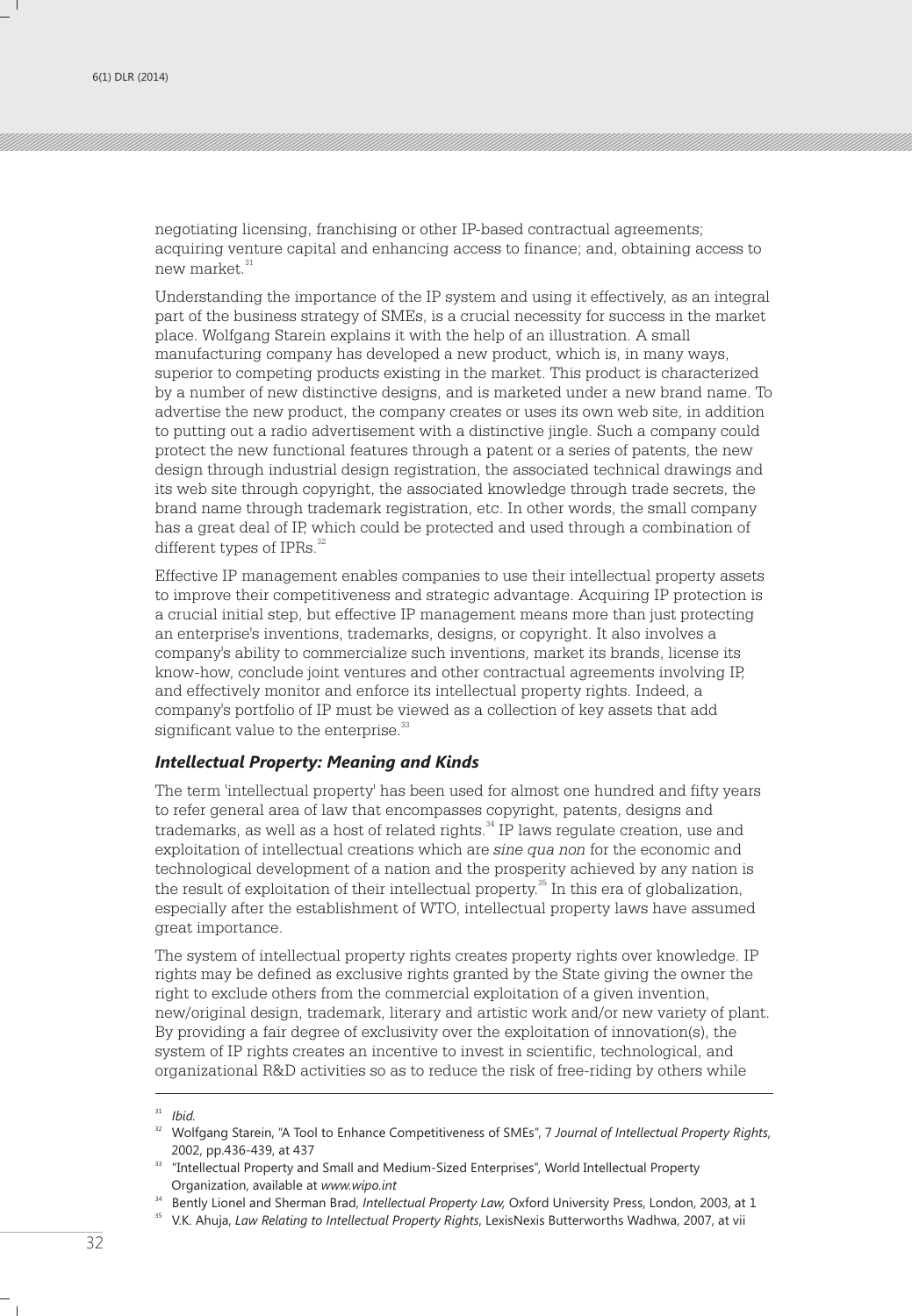

commercially exploiting product and process innovations.<sup>36</sup>

India is a fast developing economy and there is growing concern as to how the stronger IP protection, demanded by the TRIPs Agreement, is going to affect such an economy. After India became party to the TRIPs agreement all the existing intellectual property laws in India were subjected to considerable changes. New laws were also introduced to satisfy her obligations under the TRIPs. There is considerable increase in the litigation in India in the last decade.

Various kinds of IP performing different functions have been incorporated in municipal laws. While a patent is an exclusive right granted for an invention, which is a product or a process that provides a new way of doing something, or offers a new technical solution to a problem, a trademark or brand-name is a distinctive sign which identifies certain goods or services as those produced or provided by a specific person or enterprise. An industrial design or simply design is the ornamental or aesthetic aspect of an article produced by industry or handicraft; registration. Copyright is a legal term describing rights given to creators for their literary and artistic works (including computer software). Related rights are granted to performing artists; producers of sound recordings and broadcasting organizations in their radio and television programmes. A geographical indication, a form of community IP, is a sign used on goods that have a specific geographical origin and often possess qualities or a reputation that are due to that place of origin. Another form of IP which is not generally known among or readily accessible to persons that normally deal with the kind of information in question is known as Trade Secrets or Undisclosed Information. It has commercial value because it is secret, and has been subject to reasonable steps to keep it secret by the person lawfully in control of the information.<sup>37</sup> It is important to note that enterprises attach more importance to patent and trademark in the context of economic growth. The growing importance of patent in particular is visible from the increasing applications filed by firms in foreign countries. The reasons for the above according to Esteban Burrone include - the shift towards knowledge-based industries making intangible assets as the source of competitive advantage for firms, the outsourcing of manufacturing activities to subcontractors, legislative changes at the national, regional and international levels, the expansion of patentable subject matter, and a surge in patenting among universities and public-sector R&D institutions.<sup>38</sup>

#### *Role Performed by Intellectual Property*

Effective intellectual property management enables companies to use their intellectual property to improve their competitiveness and strategic advantage. Acquiring IP protection is a crucial initial step, but effective IP management means more than just protecting an enterprise's inventions, trademarks, designs, or copyright. It also involves a company's ability to commercialize such inventions, market its brands, license its know-how to other companies, conclude joint ventures and other contractual agreements involving IP, and effectively monitor and enforce its intellectual property rights. Indeed, a company's portfolio of IP must be viewed as a collection of key assets that add significant value to the enterprise.<sup>39</sup> Role of intellectual property for enterprises may be summarized as follows:

<sup>36</sup> Esteban Burrone, *Supra* note 1

<sup>37</sup> For details on the meaning of various kinds of IP see *http://www.wipo.int/about-ip/en/* and relevant WIPO leaflets

<sup>38</sup> Esteban Burrone, *Supra* note 1

<sup>39</sup> *Supra* note 33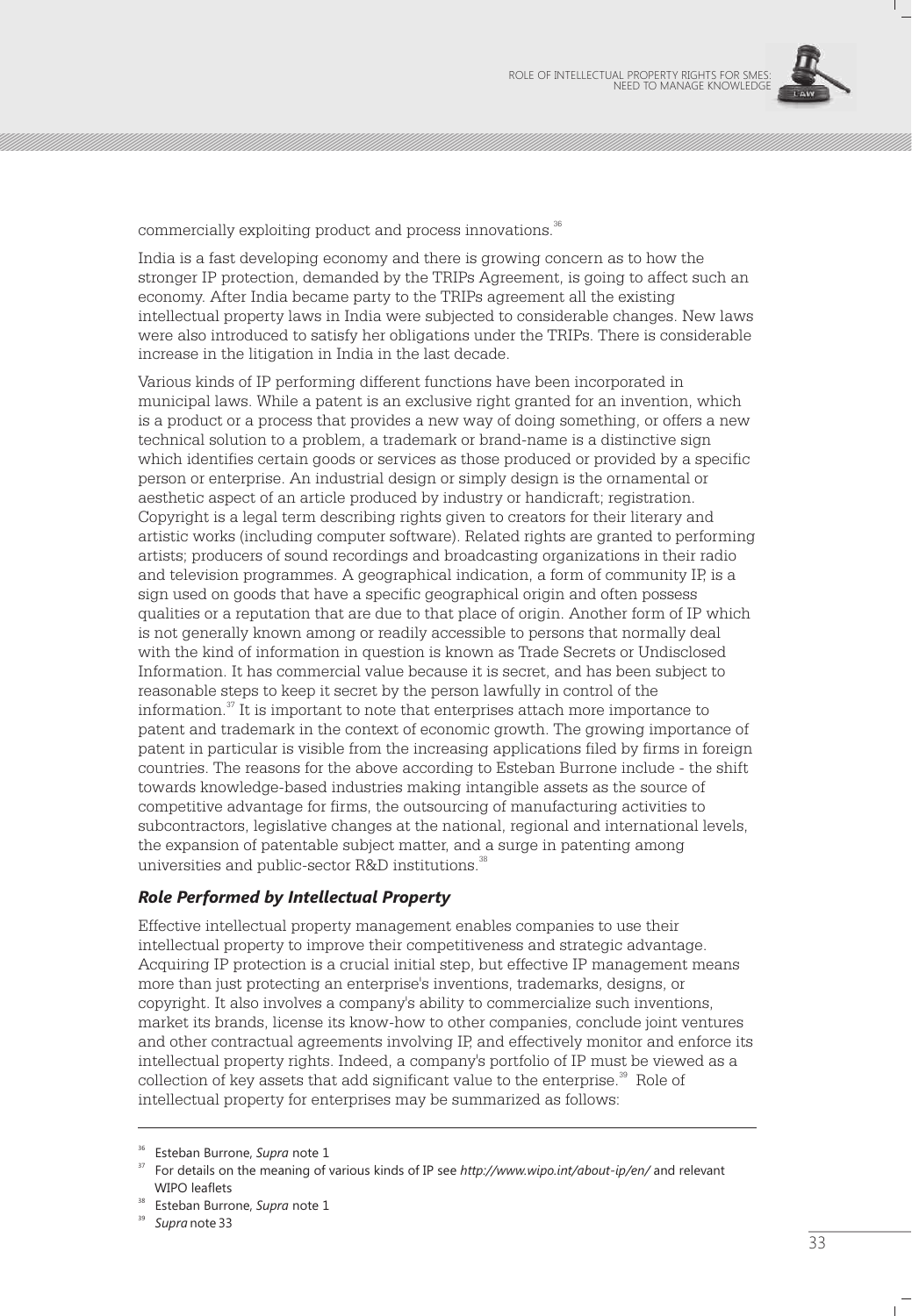**a) IP enhances the market value and the competitiveness:** IPR has become an important parameter influencing trade, transfer and exploitation of technology. As generation of intellectual property is closely linked to innovations, there is now a lot of competition in innovation. In other words, each player in a given field would try to outpace its competitors by introducing new products through innovations.<sup>40</sup>

**b) IP as business assets:** An enterprise's assets may be broadly divided into two categories: physical assets including buildings, machinery, financial assets and infrastructure and intangible assets ranging from human capital and know-how to ideas, brands, designs and other intangible fruits of a company's creative and innovative capacity. In recent years, the situation has changed significantly. Increasingly, and largely as a result of the information technologies revolution and the growth of the service economy, companies are realizing that intangible assets are often becoming more valuable than their physical assets.<sup>41</sup>

**c) IP as an investment:** Markets will value a company on the basis of its assets, its current business operations and expectations of future profits. Expectations for future profit may be considerably affected by the acquisition of key patents.<sup>42</sup> Patents are important tools for indicating the value of an R&D project to investors, thereby mitigating the problem of information asymmetry between new firms and investors, which can undermine access to financing. Overall, the quality of an innovative enterprise's patent portfolio is positively correlated with the willingness of investors to support its projects.<sup>43</sup> Investment in developing a good IP portfolio is, therefore, much more than a defensive act against potential competitors. It is a way of increasing a company's market value and improving future profitability.<sup>44</sup>

**d) IP is crucial for marketing the products and services:** Intellectual property, when efficiently used, is an important tool in creating an image for your business in the minds of your current and potential customers and in positioning your business in the market. IP rights, combined with other marketing tools (such as advertisements and other sales promotion activities) are crucial for:<sup>45</sup>

- **•** Differentiating a trader's products and services and making them easily recognizable
- l Promoting the products or services and creating a loyal clientele
- $\bullet$  Diversifying market strategy to various target groups
- $\bullet$  Marketing products or services in foreign countries

Thus, the foregoing clearly suggests that IP protection will help in preventing competitors from copying or closely imitating an industry's products or services; avoiding wasteful investment in research and development (R&D) and marketing; creating a corporate identity through a trademark and branding strategy; negotiating licensing, franchising or other IP-based contractual agreements; acquiring venture

<sup>42</sup> *Ibid.*

<sup>40</sup> Vidhan Maheshwari, *Supra* note 4, at 141

<sup>41</sup> *Tran Viet Hung,* "SMEs and Supply Chains", available at: *Tran Viet Hung,* "SMEs and Supply Chains", available at: *http://www.unescap.org/tid/projects/iptrade\_s7hung.pd*f

<sup>43</sup> Jennifer Brant and Sebastian Lohse, "Enhancing IP Management and Appropriation by Innovative SMEs", Innovation and Intellectual Property Series, Research Paper 1, International Chamber of Commerce at 12, available at: *http://mercatorxxi.com/merc/wp-content/uploads/2009/07/SME-appropriation-paper.pdf*

<sup>44</sup> *Tran Viet Hung, Supra note 41*

*Ibid.*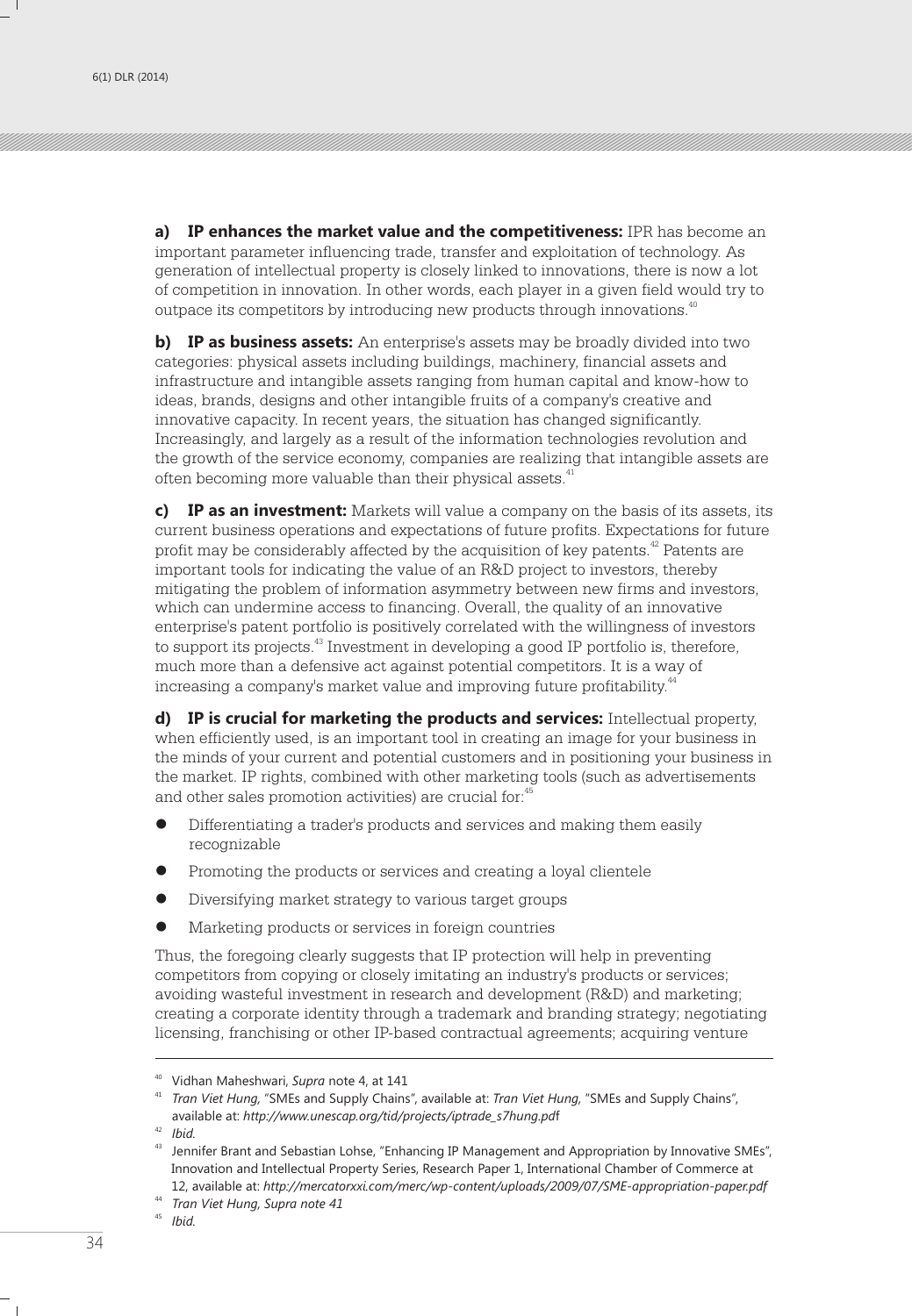

capital and enhancing access to finance; and, obtaining access to new market.<sup>46</sup>

#### *SME Specific IP Issues*

Good management requires especially that in the up and coming SMEs, young technocrats should be encouraged to invent and innovate. Even if it takes time, the SMEs should promote inventiveness in the production of indigenous brands of  $\alpha$  technology in which they have both competence and price edge.<sup> $47$ </sup> IP adds value at every stage of the value chain from creative/innovative idea to putting a new, better, and cheaper, product/service on the market.<sup>48</sup>

SMEs, however, are an extremely heterogeneous group. Their innovative capacity and ability to develop new and innovative products, processes and services vary significantly. In certain high-technology sectors, such as semiconductors and biotechnology, patenting activity is comparatively much higher than in other sectors and small firms rely heavily on patents to signal expertise, either to attract research partners or investment. In a number of other sectors, however, innovation by SMEs mainly consists of minor adaptations to existing products, innovation in designs, mode of service delivery or management and marketing practices. In many such sectors, SME's innovations are mainly of an informal nature, without formal R&D investments, R&D laboratories or R&D personnel. In such cases, other intellectual property rights, such as industrial designs, trade secrets, and trademarks may play a bigger role than patents in providing a competitive edge to SMEs.<sup>49</sup>

In addition to the key purpose of appropriating the benefits of their investments in R&D, Innovative SMEs file patents for a range of strategic motivations, such as trade with other technology firms via cross-licensing, and the use of patents as bargaining chips in negotiations with other firms.  $60$  Also, patents play a key role in partnerships. A strong patent portfolio can help an innovative SME to attract the right partners, enabling it to obtain the funds and expertise, especially manufacturing and marketing capabilities that it needs to bring a product to market.<sup>51</sup> To summarize, in addition to providing relative legal certainty and enforceability, patents have two advantages that are of particular interest to innovative SMEs. First, they can assume an important signaling function, to the market in general and to potential investors and partners in particular. Second, registered IP rights can be used to manage collaboration with other companies, which is a necessity for many SMEs in part due to their limited internal capacities.<sup>52</sup>

There are important reasons why SMEs appear to make less effective use of patents. First, SMEs reliance on patents as a source of competitive advantage may be hindered by costs that either on average or at the margin are higher than those for large firms. Secondly, the ability to recognise and develop an efficient level of protection through patenting may be hindered in SMEs because they do not have sufficient internal competence to manage effectively this aspect of their business development. Finally, even where SMEs are able to recognise the importance of patenting and put in place appropriate patents, they may be at a substantial

<sup>46</sup> Vidhan Maheshwari, *Supra* note 4, at 140

<sup>47</sup> Shahid Alikhan, "Intellectual Property Management for Enhancing Competitiveness Particularly in Small and Medium Enterprises", 6 *Journal of Intellectual Property Rights*, 2001, pp. 85-93, at 89

*<sup>48</sup> Guriqbal Singh Jaiya, Supra note 28*

<sup>49</sup> Esteban Burrone, *Supra* note 1, at 36

<sup>50</sup> Jennifer Brant, *Supra* note 43, at 10

<sup>51</sup> *Ibid.*

*<sup>52</sup> Id. ,*at 13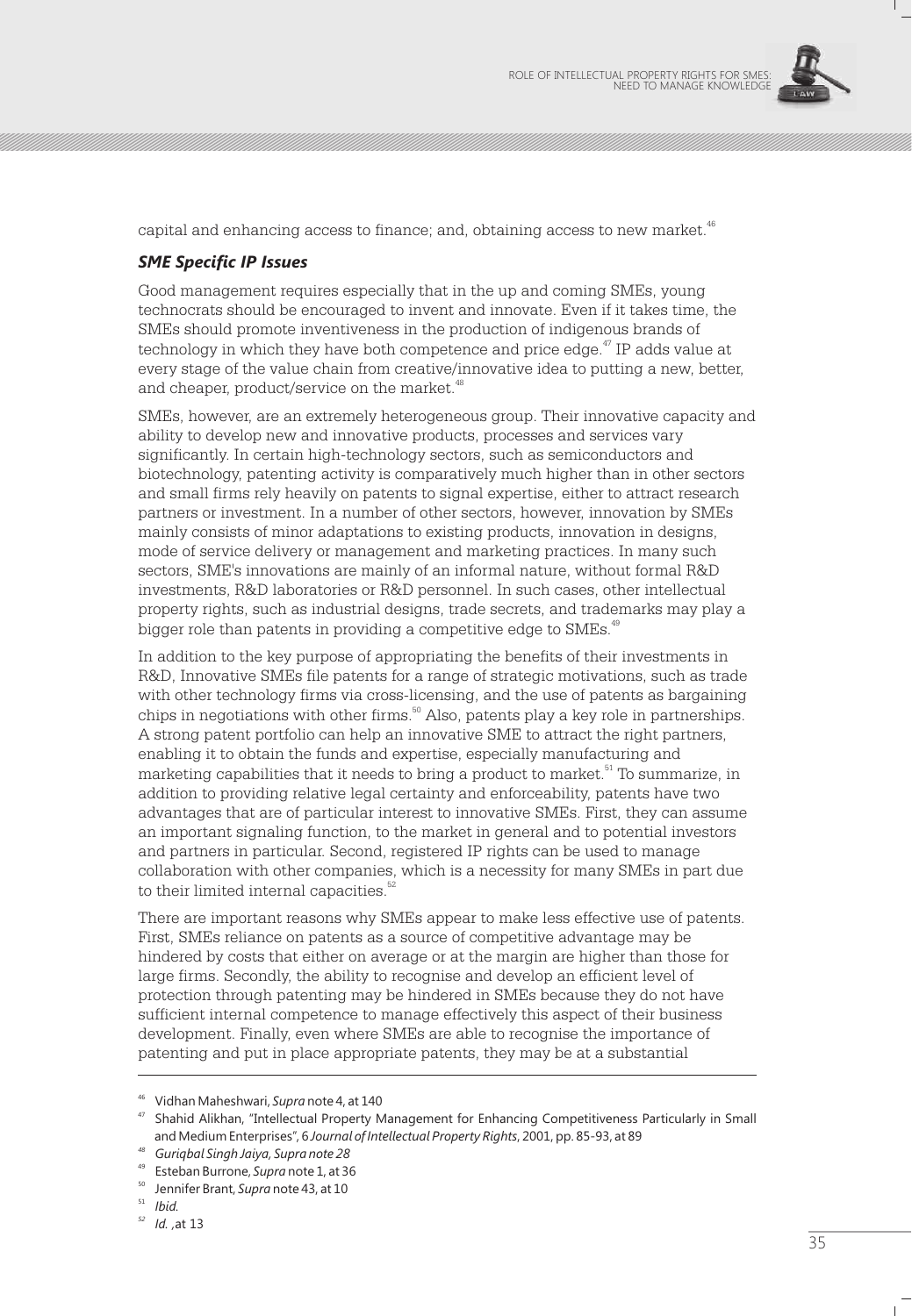disadvantage in enforcing them. This is particularly likely to be the case with respect to larger firms who not only may have a sufficiently deep pocket to protect their own IP or challenge the IP of SMEs, but may have greater competence at both designing and defending their own patent position against emergent rival patents.<sup>53</sup> From the viewpoint of SMEs the costs of IP enforcement quite clearly works against the use of patents.<sup>54</sup> Today, most of the SSIs in India are unfriendly with the terms of IPR. SSIs have to pay attention to build their brand equity as soon as possible through trademarks and domain names. Registration of domain names would become indispensable as soon as electronic trade picks up and industries start doing business on networks. There is a need to go into the merits of the patent also to see if the concerned patent can be revoked or not. Unfortunately, most of the industries lack the expert knowledge and financial resources to proceed in this direction.  $55$  The lack of financial resources to obtain and maintain patents in India has been identified as an important factor by the industry for the low activity. It may be reckoned that protecting inventions in foreign countries could be very expensive which most SSIs would not be in a position to afford.<sup>56</sup>

#### *Planning New Initiatives for SMEs*

The biggest challenge is enhancing IPR awareness. The Ministry of Small-Scale Industries has taken steps to create awareness about IPR. It is important to note that a plan for promoting the IP culture keeping in view the existing bottlenecks needs to be evolved. Looking at the nature of the SMEs and their financial capabilities it is imperative for the government to intervene into the matter and take actions for facilitating more IP registrations. Protecting inventions in foreign countries could be very expensive which most SSIs would not be in a position to afford. It will be wise to exempt R&D type SMEs from paying the official fee for patenting and maintaining patents. Most of the SMEs in India do not have the financial stability to take the innovation to the final stage and many a times the invention falls short on account of inventive step and thus not granted patent, in this context sound arguments in favour of allowing registration for utility models need to be advanced. Further, it is also important to note that managing Knowledge requires proper understanding of the value of IP which in turn largely depends on the process of IP auditing. Thus a brief examination of Utility Model Protection, IP valuation and IP audit in the context of SMEs is not out of place.

**a) Utility Model:** As the international documents on IP are silent on the meaning of utility model, a survey of national laws<sup>57</sup> suggest that Utility models are a form of patent-like protection for minor or incremental innovations. They tend to protect the functional aspect of a product. One of the main rationales behind this second-tier patent systems is that such systems improve access to patent protection for

<sup>&</sup>lt;sup>53</sup> Alan Hughes and Andrea Mina, "The Impact of the Patent System on SMEs", Intellectual Property Office, CRB at 1-,2, available at:*http://www.ipo.gov.uk/ipresearch-impact-201011.pdf*

*<sup>54</sup> Id.,* at 36

<sup>55</sup> Vidhan Maheshwari, *Supra* note 4 at, 141

*<sup>56</sup> Id.,* at 142

 $57$  Utility model protection is referred to in Australia as "innovation patent", in Malaysia as "utility innovation", in France as "utility certificate", and in Belgium as "short-term patent". Some systems define utility models as intangible subject matter such as technical concepts or inventions or devices, while others anchor their definitions to three-dimensional forms. Yet others profess to grant "utility model" protection which, in actuality, is equivalent to patent protection without examination and for a shorter duration. Uma Suthersanen, "Utility Models and Innovation in Developing Countries", UNCTAD-ICTSD Project on IPRs and Sustainable Development at 1, available at: *http://unctad.org/en/docs/iteipc20066\_en.pdf*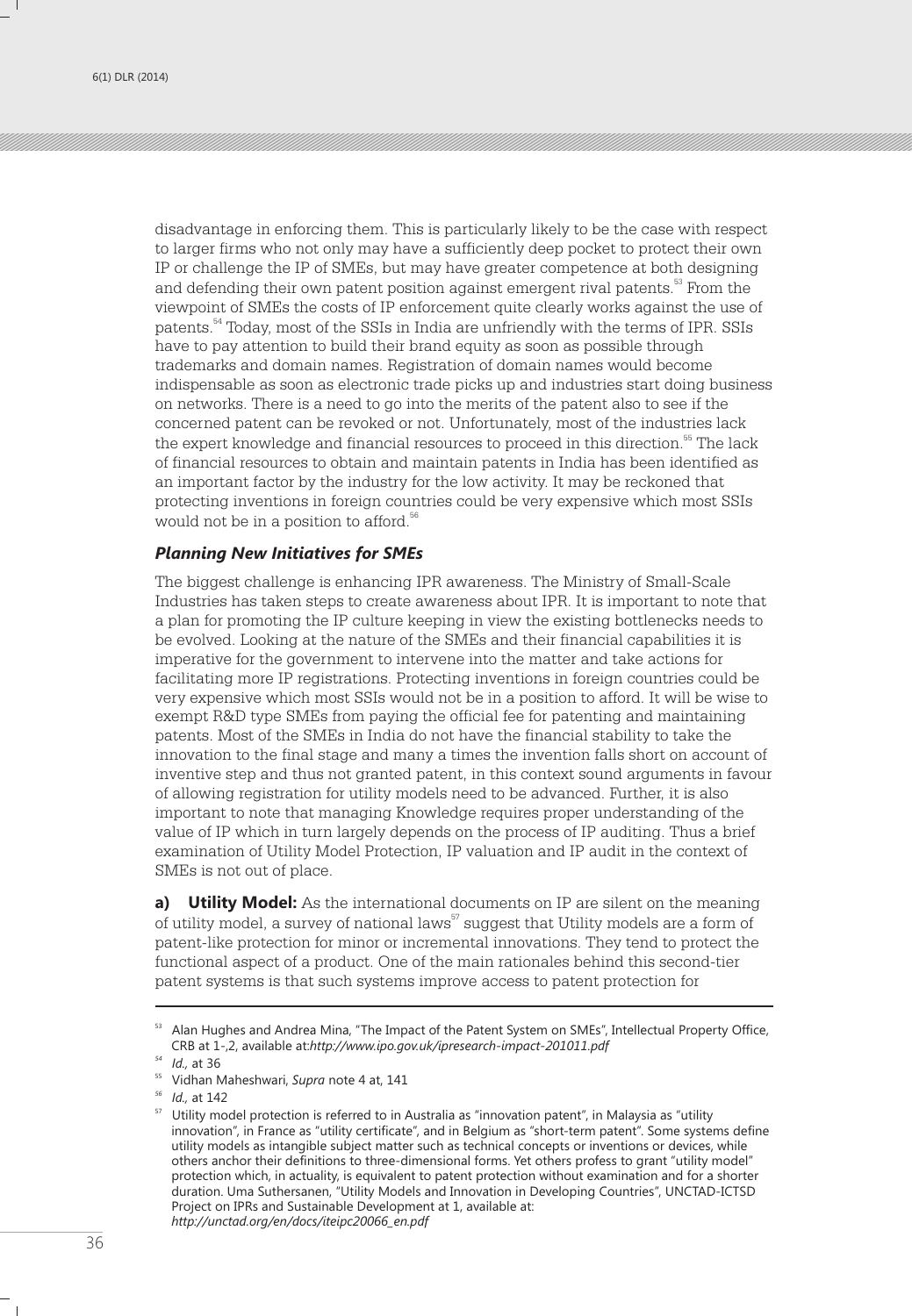

individuals and SMEs. In addition, the quick grant of a second-tier patent is thought to make such protection suitable for products with a short life-cycle.<sup>58</sup>

It is often claimed that utility model systems are particularly advantageous for SMEs, especially in developing countries. It is quite likely that SMEs have a large presence in those industries where cumulative innovation is the norm and copying is rife. Indeed, it is also often argued that a cheap and rapid second tier patent regime would improve the legal environment for SMEs, especially those which are engaged in an ongoing process of innovation and adaptation. This is more so in relation to certain product sectors which are concerned, not so much with revolutionary technological breakthroughs, but more so with incremental or improvement innovation. For another, it may even be that more innovations, both of the breakthrough and incremental varieties, emanate from SMEs than from larger multinational conglomerates. If this is so, it is important to gauge whether the current patent regime is attuned to the needs of SMEs and the types of inventions they produce. Another reason why utility models may be good for SMEs is that the cost factor may inhibit them from using the patent system as much as they would desire.<sup>59</sup>

Juma put forward five reasons why utility models are appropriate for developing nations. The first is that they enable artisans to secure protection for innovations that do not meet the stricter novelty and inventive step requirements of patent law. Second, they make it possible to increase the role of small-scale innovators and artisans in economic development and help them stay in business in the face of new technologies that might threaten their livelihoods. Third, they act as a spur to enhanced levels of innovation. Fourth, they are cheaper to acquire than patents. And finally, they may become a source of data on innovative activity and experience in technological management.<sup>60</sup>

India needs to legislate for utility model protection in the interest of its small and medium size enterprises. It will not go against the public interest, it may be expected that such a system will also increase the amount of technological information available in the public domain for use by various organizations. With the right kind of legislation in place, the sum total of innovations that can be ultimately protected by petty patents can become a major intellectual asset for India, as also a major negotiating instrument.<sup>61</sup>

**b) IP Valuation**<sup>62</sup>: While big enterprises have become leaders by the effective

<sup>58</sup> Mark D. Janis, "Second Tier Patent Protection" 40 *Harvard International Law Journal,* 1999, at 151, cited from Andrew F. Christie and Sarah L. Moritz, "Australia's Second-Tier Patent System: A Preliminary Review", IPRIA Report No. 02/04, at 7, available at: *http://www.ipria.org/publications/reports/ AU\_2nd-tier\_Reportrevised.pdf*

<sup>59</sup> Uma Suthersanen, *Supra* note 57 at xiii & xiv

Juma, C. The Gene Hunters: Biotechnology and the Scramble for Seeds, Princeton University Press, Princeton, 1989, at 231-2, cited from Uma Suthersanen, "Utility Models and Innovation in Developing Countries", UNCTAD-ICTSD Project on IPRs and Sustainable Development at 8,available at: *http://unctad.org/en/docs/iteipc20066\_en.pdf*

<sup>61</sup> Jyoti S. A. Bhat, "Small and Medium Enterprises and Intellectual Property Rights", 37(1) *ASCI Journal of Management*, 2007, pp.6-13, at 8

 $62$  There are very less instances in law where the method of valuation of intellectual property assets has been laid down by law of any country. Internationally, the valuation of intangible asset standards released by the International Valuation Standard Commission provides some guidelines as to what should be the approach and methods of valuation of intangible assets. Since they are not binding and are not tailor made for intellectual property, they cannot be applied to all situations as such. Akshat Pande, *Valuation of Intellectual Property Assets*, Eastern Law House, 2010, at 49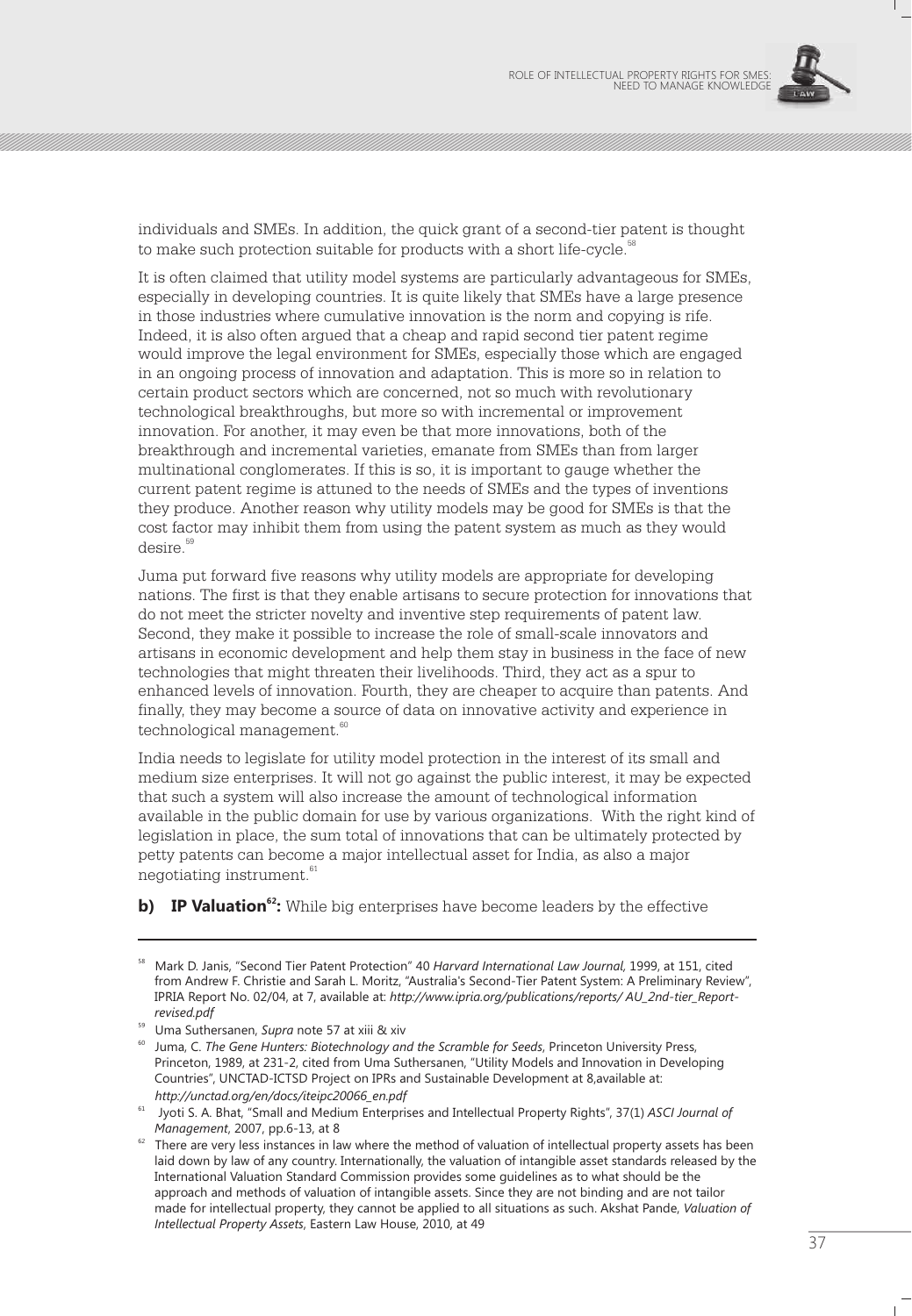creation, extraction and leveraging of their IP through efficient IP management, the SMEs have been slow in realizing the potential of IP management in increasing their competitiveness. The primary reason for valuing IP is to maximize its value and therefore the value of the owner organization through optimum management decisions. There are various scenarios where valuation is required and needed, some examples are:<sup>63</sup>

- i) An accurate IP valuation is required for buying or selling a company, establishing joint ventures, and executing mergers and acquisitions.
- ii) When negotiating a license contract, both parties must be clear about the values involved.
- iii) To finance their development plans, many knowledge intensive companies can only offer their own IP as collateral. Due to insufficient knowledge about IP and valuation, banks are as yet reluctant to accept such assets.
- iv) Knowing the value of their IP is important for possible tax deductions and tax compliance. Accounting standards are generally not helpful in representing IP in company accounts and as a result these are often under-valued and mismanaged.
- v) Accurate IP appraisal is required in the event of IP rights infringement or breach of contract.
- vi) Research, development, legal, industrial protection application and commercialization decisions involve high but measurable levels of risk. IP valuation facilitates cost effective decision-making and helps to understand and deal with the risks involved.

It is important to note that in view of the managerial and resource constraints typically confronting SMEs, it seems unlikely that the negative cost-benefit conclusions arrived at by most large firms in regard to greater disclosure of intangibles will be any less stark. Managerial and other limitations within SMEs make the measurement, management and development of knowledge and other intangible assets difficult and costly to achieve because of the absence of the necessary formalized systems of feedback, reporting and the detailed statistical information and monitoring systems necessary to underpin these practices. The high set-up costs associated with developing the above managerial infrastructure tends, therefore to result in most SMEs concluding that such intangible management systems will "not find a suitable home in a SME environment, and will typically be deemed 'unworkable' by SME management"<sup>64</sup>. The observation justifies the state intervention at two levels, first, spreading awareness about the utility of valuation and thus efficient management of IP assets and second, making assistance available for the SMEs so that the cost involved in the process may be minimal. It is further substantiated by the observation of Robert Watson that 'the valuation and reporting of SME intangible assets is likely to produce few benefits whilst potentially being very costly in terms of its usage of scarce resources, namely the owner-manager's time and energy and the financial costs of engaging outside professionals. Nevertheless,

<sup>&</sup>lt;sup>63</sup> Valuation of Intellectual Property, Students Handbook, Module 4, IP for Innovation, available at: *http://www .nada.kth.se/utbildning/grukth/exjobb/rapportlistor/2012/rapporter12/hult\_susanna\_12060.pd f*

<sup>64</sup> Huggins, R. and Weir, M., "Intellectual Assets and Public Policy", 8(4) *Journal of Intellectual Capital,* 2007, pp. 708-20, cited from Robert Watson, "Small and Medium size Enterprises and the Knowledge Economy: Assessing the Relevance of Intangible Asset Valuation, Reporting and Management Initiatives", *Journal of Financial Regulation and Compliance*, 2010, at 136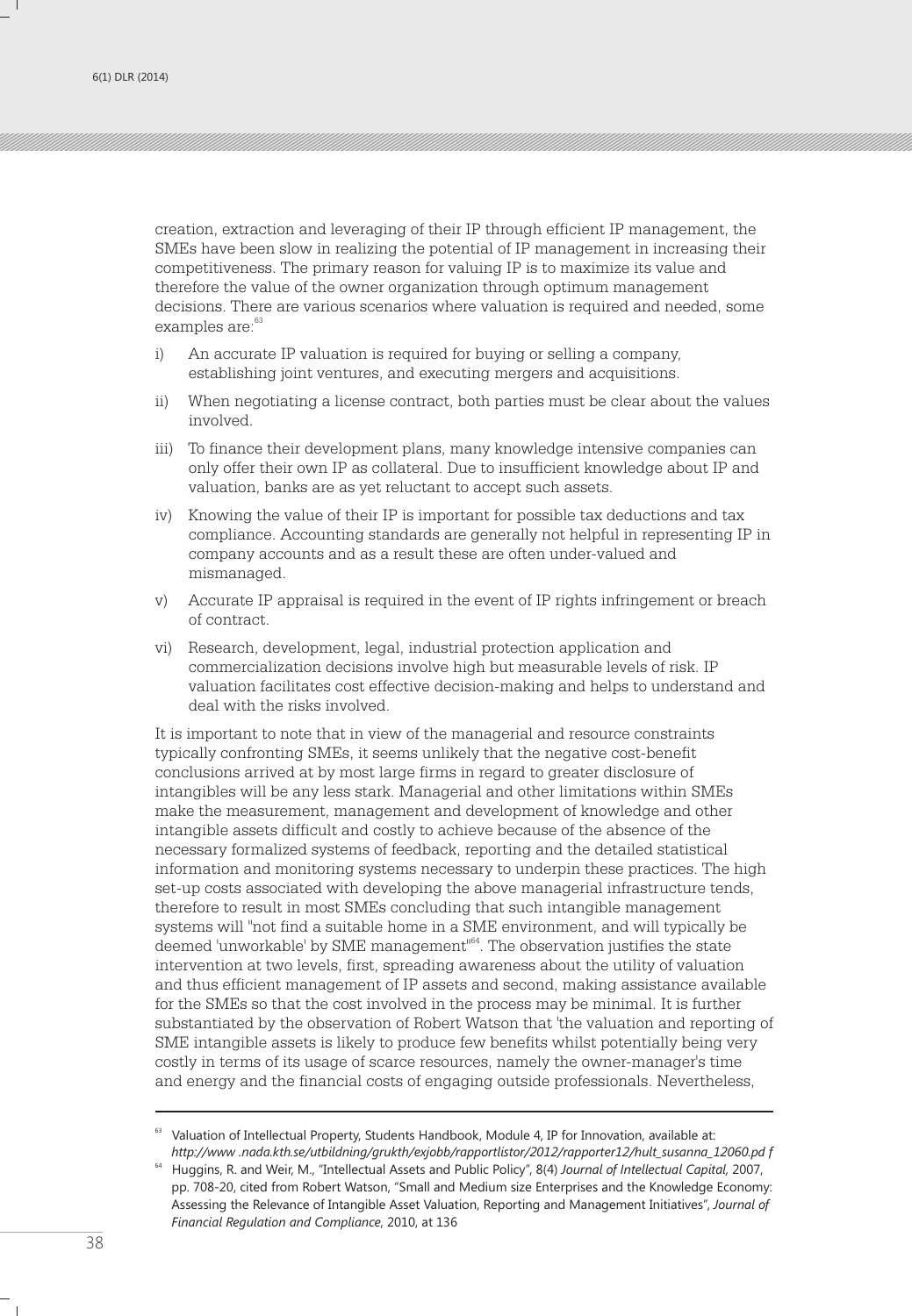

the general point that creating and growing any form of successful businesses today involves significant investments in intangible assets and requires their efficient management is fairly uncontroversial<sup>'.65</sup>

Roya Ghafele raises very important questions as to can you manage what you cannot measure? And can you finance what you cannot measure? It may be noted that the management of a company becomes a much greater challenge since adequate information on all the assets and liabilities of a company are not available. Further, since IP is literally absent from the accounting, reporting, and managerial discourse, investors find it difficult to access information on how a firm's IP portfolio relates to its income streams  $66$ 

**c) IP Audit:** In an enterprise setup, a large number of intellectual assets may be involved. In such a situation, how can the company's officers be confident that they are aware of all of the company's intellectual property assets? One solution is to perform an intellectual property audit.<sup>67</sup>

The intellectual property audit is a management tool for the assessment of the value and risk of intellectual property assets. The IP audit, once completed, should provide a significant volume of data and analysis that addresses how well an enterprise is equipped to participate in economic growth based on intellectual property assets. It should give an objective, comprehensive picture of existing strategies, infrastructure, capacity, need, institutions, competitive advantages and challenges. Such data and analysis are a precondition for defining realistically attainable economic and development objectives.<sup>68</sup> Thus an IP audit is an inspection of the intellectual property owned, used, or acquired by a business as well as a review of its management, maintenance, exploitation, and enforcement. It is believed that the focus on short-term results causes intellectual property, and related corporate performance, to remain somewhat behind.<sup>69</sup>

The purpose of the intellectual property audit should be financial, technical and legal. Any aspect if left would not suffice the audit exercise.<sup>70</sup> It has to include an evaluation of the procedure in place at the company for maintaining the company's IP assets, avoiding unauthorized use of the intellectual property rights of others and valuation of intellectual assets. $1$ <sup>1</sup> It is a continuous exercise as the value of intellectual property asset is generally not stagnant. There are many stages of the life of an intellectual property asset and at each of such stages; the value of the concerned asset may differ. $^{\prime\prime}$  Just as companies develop varying personalities in their corporate culture, such as brand awareness, competitiveness, and innovativeness, they should similarly strive to make IP awareness a trait that spans all parts of their business all of the time. This is how companies evolve to more sophisticated levels of

<sup>65</sup> Robert Watson, *Supra* note 64 at 137

<sup>66</sup> Roya Ghafele, "Accounting for IP ?", 5(7) *Journal of Intellectual Property Law & Practice*, 2010, at 528

<sup>67</sup> Akshat Pande, *Supra* note 62, at 18

<sup>&</sup>lt;sup>68</sup> Intellectual Property Audit Tool, IP Assets Management Series, WIPO, at 4, available at: *http://www.wipo.int/export/sites/www/freepublications/en/intproperty/927/wipo\_pub\_927.pdf*

<sup>69</sup> "IP Audits: Driving by the Rear-View Mirror-*The Necessary Evolution to Proactive, Business-Oriented Intellectual Property Management Systems", Innovation Asset Group, July 2008, at 4, available at: http://www.innovation-asset.com/content/white-papers/IAG*

<sup>70</sup> Akshat Pande, *Supra* note 62, at 20

*<sup>71</sup> Id.,* at 19

*<sup>72</sup> Id.,* pp. 19&20